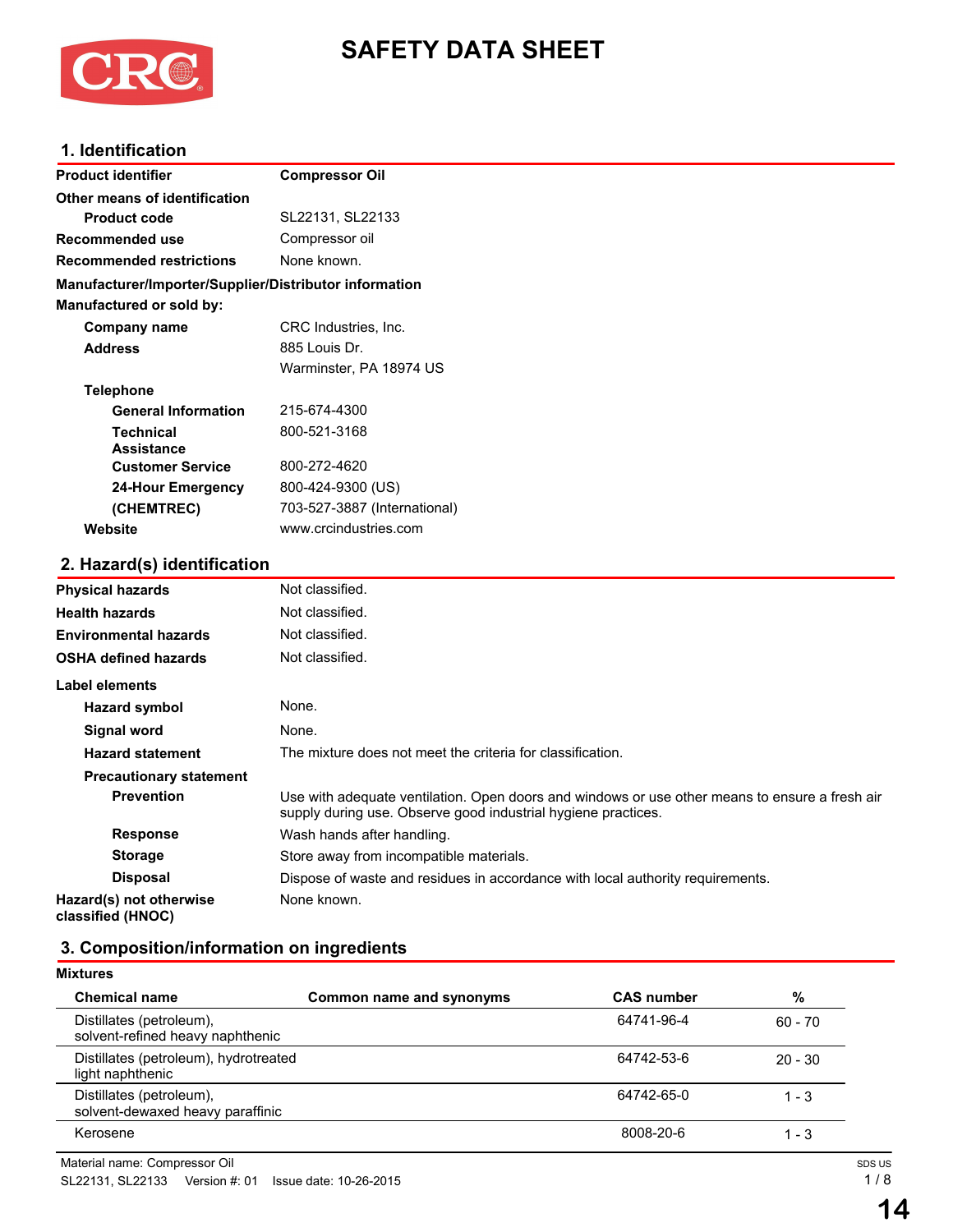Specific chemical identity and/or percentage of composition has been withheld as a trade secret.

| <b>Inhalation</b>                                                            | Remove victim to fresh air and keep at rest in a position comfortable for breathing. Get medical<br>attention if symptoms occur.                                                                                                                                                                                                           |
|------------------------------------------------------------------------------|--------------------------------------------------------------------------------------------------------------------------------------------------------------------------------------------------------------------------------------------------------------------------------------------------------------------------------------------|
| <b>Skin contact</b>                                                          | Wash off with plenty of water. Remove and isolate contaminated clothing and shoes. Get medical<br>attention if irritation develops and persists. Wash contaminated clothing before reuse.                                                                                                                                                  |
| Eye contact                                                                  | Rinse immediately with plenty of water, also under the eyelids. Remove contact lenses, if present<br>and easy to do. Get medical attention if irritation develops and persists.                                                                                                                                                            |
| Ingestion                                                                    | Rinse mouth. Drink 1 or 2 glasses of water. Do not induce vomiting without advice from poison<br>control center. Never give anything by mouth to a victim who is unconscious or is having<br>convulsions. Get medical attention if symptoms occur. If ingestion of a large amount does occur,<br>call a poison control center immediately. |
| <b>Most important</b><br>symptoms/effects, acute and<br>delayed              | Direct contact with eyes may cause temporary irritation.                                                                                                                                                                                                                                                                                   |
| Indication of immediate<br>medical attention and special<br>treatment needed | Treat symptomatically.                                                                                                                                                                                                                                                                                                                     |
| <b>General information</b>                                                   | Ensure that medical personnel are aware of the material(s) involved, and take precautions to<br>protect themselves.                                                                                                                                                                                                                        |

# **5. Fire-fighting measures**

| Suitable extinguishing media                                     | Use fire-extinguishing media appropriate for surrounding materials.                                                                                                 |  |  |
|------------------------------------------------------------------|---------------------------------------------------------------------------------------------------------------------------------------------------------------------|--|--|
| Unsuitable extinguishing<br>media                                | None known.                                                                                                                                                         |  |  |
| Specific hazards arising from<br>the chemical                    | During fire, gases hazardous to health may be formed.                                                                                                               |  |  |
| Special protective equipment<br>and precautions for firefighters | Firefighters must use standard protective equipment including flame retardant coat, helmet with<br>face shield, gloves, rubber boots, and in enclosed spaces, SCBA. |  |  |
| Fire fighting<br>equipment/instructions                          | Cool containers exposed to heat with water spray and remove container, if no risk is involved.                                                                      |  |  |
| <b>General fire hazards</b>                                      | No unusual fire or explosion hazards noted.                                                                                                                         |  |  |

# **6. Accidental release measures**

| <b>Personal precautions,</b><br>protective equipment and<br>emergency procedures | Keep unnecessary personnel away. Keep people away from and upwind of spill/leak. Keep out of<br>low areas. Do not touch damaged containers or spilled material unless wearing appropriate<br>protective clothing. For personal protection, see section 8 of the SDS.                                                                                                                |  |  |
|----------------------------------------------------------------------------------|-------------------------------------------------------------------------------------------------------------------------------------------------------------------------------------------------------------------------------------------------------------------------------------------------------------------------------------------------------------------------------------|--|--|
| Methods and materials for                                                        | The product is immiscible with water and will spread on the water surface.                                                                                                                                                                                                                                                                                                          |  |  |
| containment and cleaning up                                                      | Large Spills: Stop the flow of material, if this is without risk. Dike the spilled material, where this is<br>possible. Cover with plastic sheet to prevent spreading. Absorb in vermiculite, dry sand or earth<br>and place into containers. Following product recovery, flush area with water.                                                                                    |  |  |
|                                                                                  | Small Spills: Wipe up with absorbent material (e.g. cloth, fleece). Clean surface thoroughly to<br>remove residual contamination.                                                                                                                                                                                                                                                   |  |  |
|                                                                                  | Never return spills to original containers for re-use. For waste disposal, see section 13 of the SDS.<br>Prevent entry into waterways, sewer, basements or confined areas.                                                                                                                                                                                                          |  |  |
| <b>Environmental precautions</b>                                                 | Avoid discharge into drains, water courses or onto the ground.                                                                                                                                                                                                                                                                                                                      |  |  |
| 7. Handling and storage                                                          |                                                                                                                                                                                                                                                                                                                                                                                     |  |  |
| Precautions for safe handling                                                    | Wear appropriate personal protective equipment. Avoid prolonged or repeated contact with skin.<br>Avoid prolonged exposure. Use only in well-ventilated areas. When using, do not eat, drink or<br>smoke. Wash contaminated clothing before reuse. Use appropriate container to avoid<br>environmental contamination. For product usage instructions, please see the product label. |  |  |
| Conditions for safe storage,<br>including any incompatibilities                  | Keep away from heat and sources of ignition. Store in a cool, dry place out of direct sunlight. Store<br>in a well-ventilated place. Keep container tightly closed. Store away from incompatible materials<br>(see Section 10 of the SDS).                                                                                                                                          |  |  |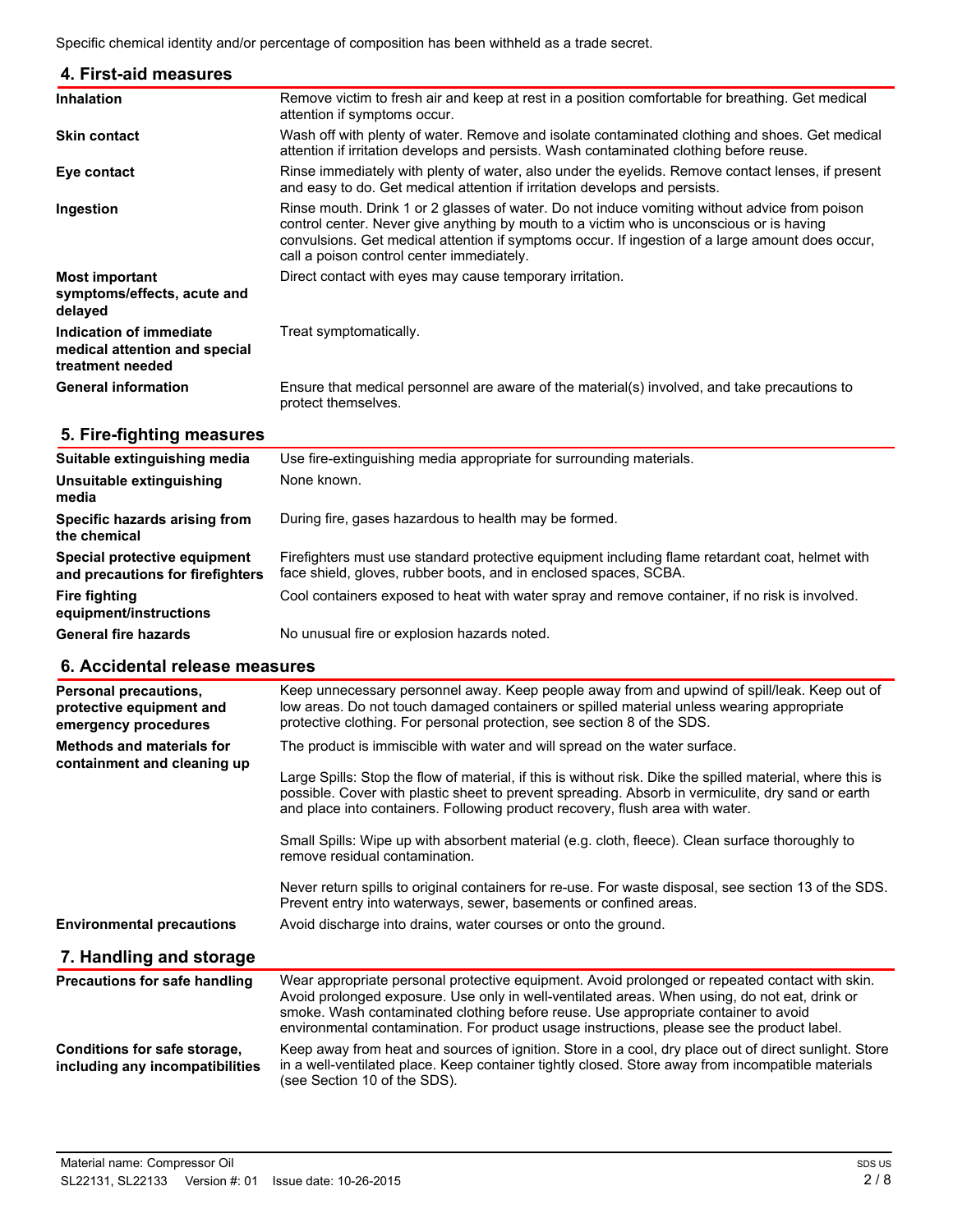# **8. Exposure controls/personal protection**

# **Occupational exposure limits US. OSHA Table Z-1 Limits for Air Contaminants (29 CFR 1910.1000)**

| <b>Components</b>                                                                   | <b>Type</b>                                                | <b>Value</b>                      | Form                |
|-------------------------------------------------------------------------------------|------------------------------------------------------------|-----------------------------------|---------------------|
| Distillates (petroleum),<br>hydrotreated light<br>naphthenic (CAS<br>64742-53-6)    | PEL                                                        | $5$ mg/m $3$                      | Mist.               |
|                                                                                     |                                                            | 2000 mg/m3                        |                     |
|                                                                                     |                                                            | 500 ppm                           |                     |
| Distillates (petroleum),<br>solvent-dewaxed heavy<br>paraffinic (CAS 64742-65-0)    | PEL                                                        | $5$ mg/m $3$                      | Mist.               |
|                                                                                     |                                                            | 2000 mg/m3                        |                     |
|                                                                                     |                                                            | 500 ppm                           |                     |
| Distillates (petroleum),<br>solvent-refined heavy<br>naphthenic (CAS<br>64741-96-4) | PEL                                                        | $5$ mg/m $3$                      | Mist.               |
|                                                                                     |                                                            | 2000 mg/m3                        |                     |
|                                                                                     |                                                            | 500 ppm                           |                     |
| <b>US. ACGIH Threshold Limit Values</b>                                             |                                                            |                                   |                     |
| <b>Components</b>                                                                   | <b>Type</b>                                                | <b>Value</b>                      | Form                |
| Distillates (petroleum),<br>hydrotreated light<br>naphthenic (CAS<br>64742-53-6)    | <b>TWA</b>                                                 | $5$ mg/m $3$                      | Inhalable fraction. |
| Distillates (petroleum),<br>solvent-dewaxed heavy<br>paraffinic (CAS 64742-65-0)    | <b>TWA</b>                                                 | $5$ mg/m $3$                      | Inhalable fraction. |
| Distillates (petroleum),<br>solvent-refined heavy<br>naphthenic (CAS<br>64741-96-4) | <b>TWA</b>                                                 | $5$ mg/m $3$                      | Inhalable fraction. |
| Kerosene (CAS 8008-20-6)                                                            | <b>TWA</b>                                                 | 200 mg/m3                         | Non-aerosol.        |
| US. NIOSH: Pocket Guide to Chemical Hazards                                         |                                                            |                                   |                     |
| <b>Components</b>                                                                   | <b>Type</b>                                                | <b>Value</b>                      | Form                |
| Distillates (petroleum),<br>hydrotreated light<br>naphthenic (CAS<br>64742-53-6)    | Ceiling                                                    | 1800 mg/m3                        |                     |
|                                                                                     | <b>STEL</b>                                                | 10 mg/m3                          | Mist.               |
| Distillates (petroleum),<br>solvent-dewaxed heavy<br>paraffinic (CAS 64742-65-0)    | Ceiling                                                    | 1800 mg/m3                        |                     |
|                                                                                     | <b>STEL</b>                                                | 10 mg/m3                          | Mist.               |
|                                                                                     | <b>TWA</b>                                                 | $5$ mg/m $3$                      | Mist.               |
| Distillates (petroleum),<br>solvent-refined heavy<br>naphthenic (CAS<br>64741-96-4) | Ceiling                                                    | 1800 mg/m3                        |                     |
|                                                                                     | <b>STEL</b>                                                | 10 mg/m3                          | Mist.               |
| Kerosene (CAS 8008-20-6)                                                            | <b>TWA</b>                                                 | 100 mg/m3                         |                     |
| <b>Biological limit values</b>                                                      | No biological exposure limits noted for the ingredient(s). |                                   |                     |
| <b>Exposure guidelines</b>                                                          |                                                            |                                   |                     |
| US ACGIH Threshold Limit Values: Skin designation                                   |                                                            |                                   |                     |
| Kerosene (CAS 8008-20-6)                                                            |                                                            | Can be absorbed through the skin. |                     |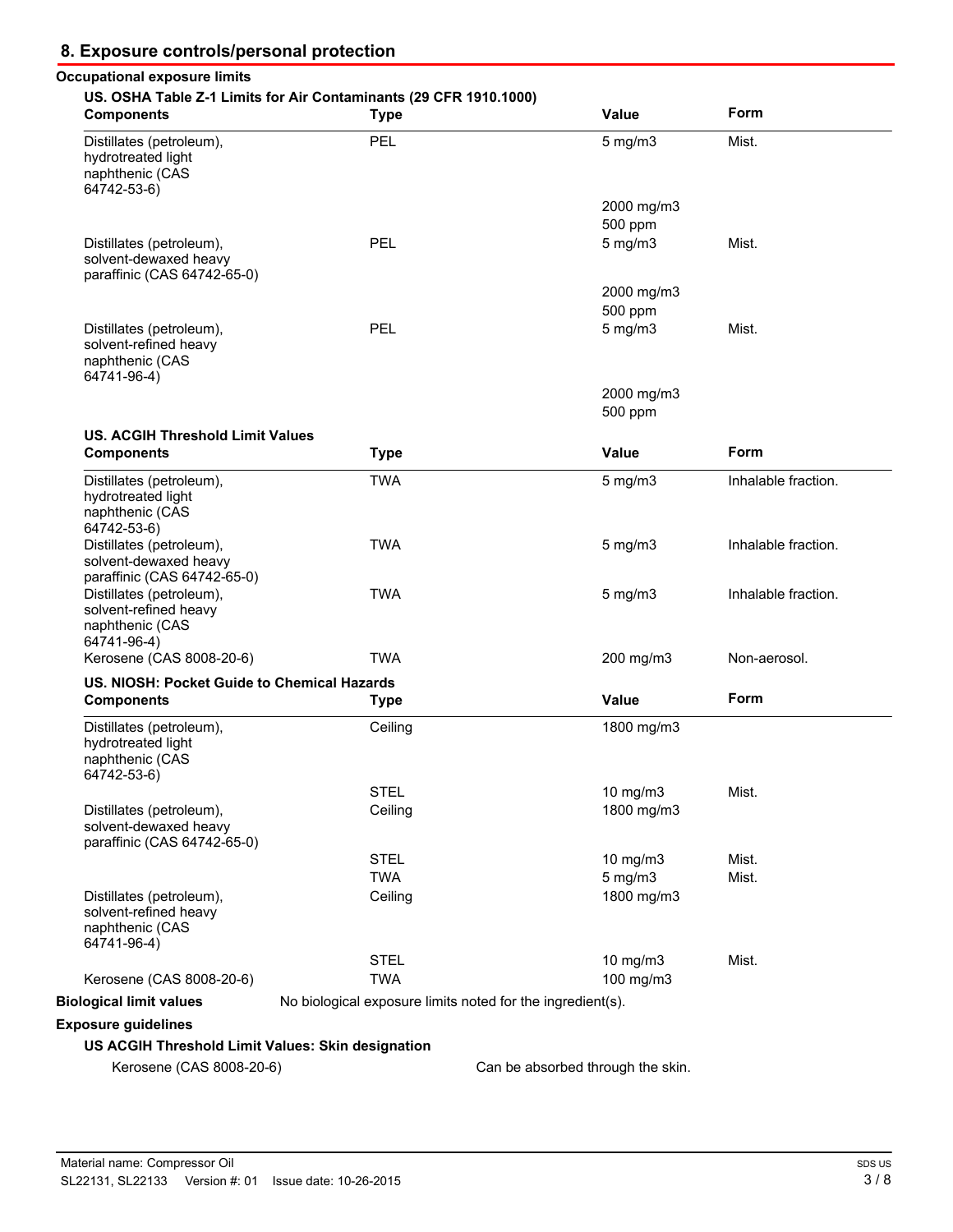| Appropriate engineering<br>controls              | Good general ventilation (typically 10 air changes per hour) should be used. Ventilation rates<br>should be matched to conditions. If applicable, use process enclosures, local exhaust ventilation,<br>or other engineering controls to maintain airborne levels below recommended exposure limits. If<br>exposure limits have not been established, maintain airborne levels to an acceptable level.<br>General ventilation normally adequate. |  |  |
|--------------------------------------------------|--------------------------------------------------------------------------------------------------------------------------------------------------------------------------------------------------------------------------------------------------------------------------------------------------------------------------------------------------------------------------------------------------------------------------------------------------|--|--|
|                                                  | Individual protection measures, such as personal protective equipment                                                                                                                                                                                                                                                                                                                                                                            |  |  |
| <b>Eye/face protection</b>                       | Wear safety glasses with side shields (or goggles).                                                                                                                                                                                                                                                                                                                                                                                              |  |  |
| <b>Skin protection</b><br><b>Hand protection</b> | Wear protective gloves such as: Nitrile. Polyvinyl chloride (PVC).                                                                                                                                                                                                                                                                                                                                                                               |  |  |
| <b>Other</b>                                     | Wear suitable protective clothing.                                                                                                                                                                                                                                                                                                                                                                                                               |  |  |
| <b>Respiratory protection</b>                    | If engineering controls are not feasible or if exposure exceeds the applicable exposure limits, use a<br>NIOSH-approved cartridge respirator with an organic vapor cartridge. Use a self-contained<br>breathing apparatus in confined spaces and for emergencies. Air monitoring is needed to<br>determine actual employee exposure levels.                                                                                                      |  |  |
| <b>Thermal hazards</b>                           | Wear appropriate thermal protective clothing, when necessary.                                                                                                                                                                                                                                                                                                                                                                                    |  |  |
| <b>General hygiene</b><br>considerations         | Handle in accordance with good industrial hygiene and safety practice.                                                                                                                                                                                                                                                                                                                                                                           |  |  |

# **9. Physical and chemical properties**

| Appearance                                        |                                             |  |  |  |
|---------------------------------------------------|---------------------------------------------|--|--|--|
| <b>Physical state</b>                             | Liquid.                                     |  |  |  |
| Form                                              | Liquid.                                     |  |  |  |
| Color                                             | Amber.                                      |  |  |  |
| Odor                                              | Mild petroleum.                             |  |  |  |
| <b>Odor threshold</b>                             | Not available.                              |  |  |  |
| pH                                                | Not available.                              |  |  |  |
| Melting point/freezing point                      | Not available.                              |  |  |  |
| Initial boiling point and boiling<br>range        | 347 °F (175 °C) estimated                   |  |  |  |
| <b>Flash point</b>                                | 350 °F (176.7 °C) Pensky-Martens Closed Cup |  |  |  |
| <b>Evaporation rate</b>                           | Very slow.                                  |  |  |  |
| Flammability (solid, gas)                         | Not available.                              |  |  |  |
| Upper/lower flammability or explosive limits      |                                             |  |  |  |
| <b>Flammability limit - lower</b><br>(%)          | 0.7 % estimated                             |  |  |  |
| <b>Flammability limit - upper</b><br>(%)          | 5 % estimated                               |  |  |  |
| Vapor pressure                                    | 0.6 hPa estimated                           |  |  |  |
| Vapor density                                     | $> 5$ (air = 1)                             |  |  |  |
| <b>Relative density</b>                           | $0.9 - 0.92$                                |  |  |  |
| Solubility (water)                                | Insoluble.                                  |  |  |  |
| <b>Partition coefficient</b><br>(n-octanol/water) | Not available.                              |  |  |  |
| <b>Auto-ignition temperature</b>                  | 410 °F (210 °C) estimated                   |  |  |  |
| <b>Decomposition temperature</b>                  | Not available.                              |  |  |  |
| <b>Viscosity (kinematic)</b>                      | 107 mm <sup>2</sup> /s (104 °F (40 °C))     |  |  |  |
| <b>Percent volatile</b>                           | 70.3 % estimated                            |  |  |  |

# **10. Stability and reactivity**

| <b>Reactivity</b>                            | The product is stable and non-reactive under normal conditions of use, storage and transport. |
|----------------------------------------------|-----------------------------------------------------------------------------------------------|
| <b>Chemical stability</b>                    | Material is stable under normal conditions.                                                   |
| <b>Possibility of hazardous</b><br>reactions | No dangerous reaction known under conditions of normal use.                                   |
| <b>Conditions to avoid</b>                   | Heat, flames and sparks. Contact with incompatible materials.                                 |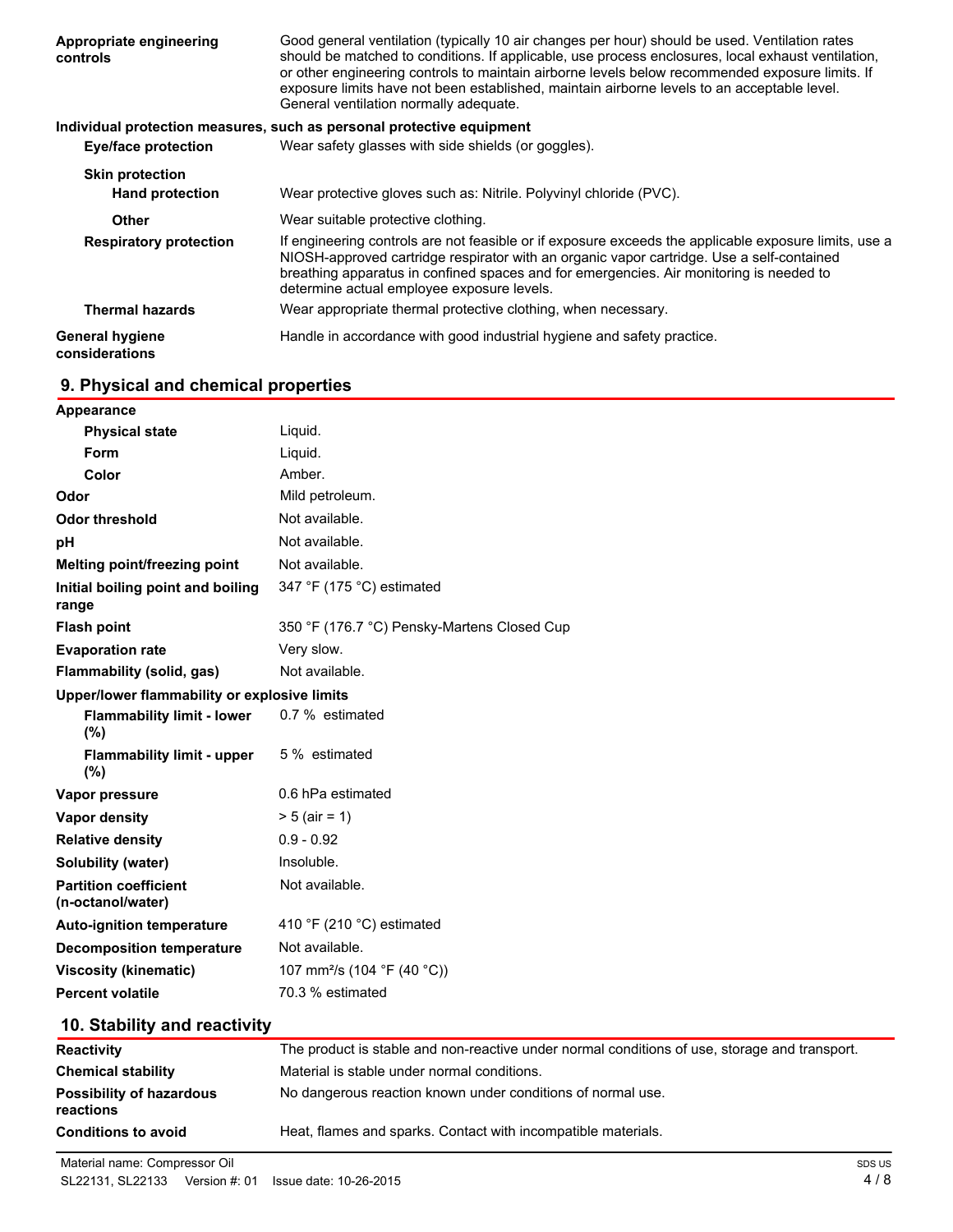# **11. Toxicological information**

### **Information on likely routes of exposure Inhalation Prolonged or excessive inhalation may cause respiratory tract irritation. Skin contact** Prolonged skin contact may cause temporary irritation. Repeated exposure may cause skin dryness or cracking. **Eye contact** Direct contact with eyes may cause temporary irritation. **Ingestion** Expected to be a low ingestion hazard. **Symptoms related to the physical, chemical and toxicological characteristics** Direct contact with eyes may cause temporary irritation.

#### **Information on toxicological effects**

| <b>Acute toxicity</b>                                 | Not available.                                                                                                      |                                            |  |
|-------------------------------------------------------|---------------------------------------------------------------------------------------------------------------------|--------------------------------------------|--|
| <b>Product</b>                                        | <b>Species</b>                                                                                                      | <b>Test Results</b>                        |  |
| Compressor Oil                                        |                                                                                                                     |                                            |  |
| <b>Acute</b>                                          |                                                                                                                     |                                            |  |
| Dermal                                                |                                                                                                                     |                                            |  |
| LD <sub>50</sub>                                      | Rabbit                                                                                                              | 5134 mg/kg estimated                       |  |
| <b>Inhalation</b>                                     |                                                                                                                     |                                            |  |
| <b>LC50</b>                                           | Rat                                                                                                                 | 8229 mg/m <sup>3</sup> , 4 hours estimated |  |
| Oral                                                  |                                                                                                                     |                                            |  |
| LD50                                                  | Rat                                                                                                                 | 5085 mg/kg estimated                       |  |
|                                                       | * Estimates for product may be based on additional component data not shown.                                        |                                            |  |
| <b>Skin corrosion/irritation</b>                      | Prolonged skin contact may cause temporary irritation.                                                              |                                            |  |
| Serious eye damage/eye<br><i>irritation</i>           | Direct contact with eyes may cause temporary irritation.                                                            |                                            |  |
| <b>Respiratory sensitization</b>                      | Not a respiratory sensitizer.                                                                                       |                                            |  |
| <b>Skin sensitization</b>                             | This product is not expected to cause skin sensitization.                                                           |                                            |  |
| Germ cell mutagenicity                                | No data available to indicate product or any components present at greater than 0.1% are<br>mutagenic or genotoxic. |                                            |  |
| Carcinogenicity                                       | This product is not considered to be a carcinogen by IARC, ACGIH, NTP, or OSHA.                                     |                                            |  |
|                                                       | IARC Monographs. Overall Evaluation of Carcinogenicity                                                              |                                            |  |
| Not available.                                        |                                                                                                                     |                                            |  |
|                                                       | US. National Toxicology Program (NTP) Report on Carcinogens                                                         |                                            |  |
| Not available.                                        |                                                                                                                     |                                            |  |
| <b>Reproductive toxicity</b>                          | This product is not expected to cause reproductive or developmental effects.                                        |                                            |  |
| Specific target organ toxicity -<br>single exposure   | Not classified.                                                                                                     |                                            |  |
| Specific target organ toxicity -<br>repeated exposure | Not classified.                                                                                                     |                                            |  |
| <b>Aspiration hazard</b>                              | Not classified.                                                                                                     |                                            |  |
| <b>Chronic effects</b>                                | Prolonged inhalation may be harmful.                                                                                |                                            |  |
| <b>Further information</b>                            | This product has no known adverse effect on human health.                                                           |                                            |  |
| 12. Ecological information                            |                                                                                                                     |                                            |  |
| <b>Ecotoxicity</b>                                    | The product is not classified as environmentally hazardous. However, this does not exclude the                      |                                            |  |

The product is not classified as environmentally hazardous. However, this does not exclude the possibility that large or frequent spills can have a harmful or damaging effect on the environment.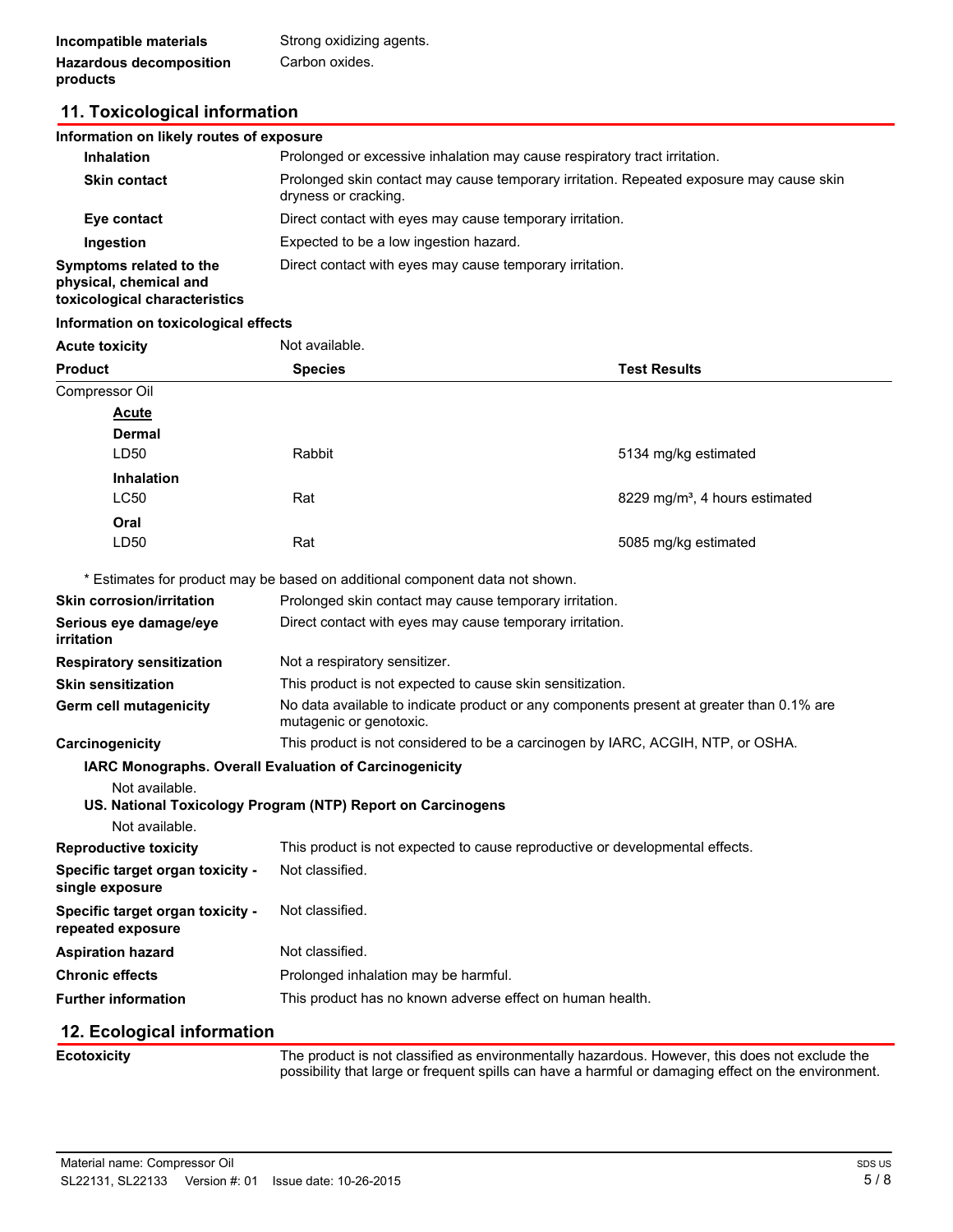| <b>Product</b>                                                               |                                                                                                                                                                                            | <b>Species</b> | Test Results                        |
|------------------------------------------------------------------------------|--------------------------------------------------------------------------------------------------------------------------------------------------------------------------------------------|----------------|-------------------------------------|
| Compressor Oil                                                               |                                                                                                                                                                                            |                |                                     |
| <b>Aquatic</b>                                                               |                                                                                                                                                                                            |                |                                     |
| Crustacea                                                                    | EC50                                                                                                                                                                                       | Daphnia        | 42245.6719 mg/l, 48 hours estimated |
| Fish                                                                         | LC50                                                                                                                                                                                       | Fish           | 30691.2148 mg/l, 96 hours estimated |
| * Estimates for product may be based on additional component data not shown. |                                                                                                                                                                                            |                |                                     |
| Persistence and degradability                                                | No data is available on the degradability of this product.                                                                                                                                 |                |                                     |
| <b>Bioaccumulative potential</b>                                             |                                                                                                                                                                                            |                |                                     |
| Mobility in soil                                                             | No data available.                                                                                                                                                                         |                |                                     |
| Other adverse effects                                                        | No other adverse environmental effects (e.g. ozone depletion, photochemical ozone creation<br>potential, endocrine disruption, global warming potential) are expected from this component. |                |                                     |
| 13. Disposal considerations                                                  |                                                                                                                                                                                            |                |                                     |

| Disposal of waste from<br>residues / unused products | This product is not a RCRA hazardous waste (See 40 CFR Part 261.20 – 261.33). Empty<br>containers may be recycled. Collect and reclaim or dispose in sealed containers at licensed waste<br>disposal site. Dispose in accordance with all applicable regulations. |
|------------------------------------------------------|-------------------------------------------------------------------------------------------------------------------------------------------------------------------------------------------------------------------------------------------------------------------|
| Hazardous waste code                                 | Not regulated.                                                                                                                                                                                                                                                    |
| <b>Contaminated packaging</b>                        | Empty containers should be taken to an approved waste handling site for recycling or disposal.<br>Since emptied containers may retain product residue, follow label warnings even after container is<br>emptied.                                                  |

## **14. Transport information**

#### **DOT**

Not regulated as dangerous goods.

### **IATA**

Not regulated as dangerous goods.

#### **IMDG**

Not regulated as dangerous goods.

### **15. Regulatory information**

**US federal regulations**

This product is not known to be a "Hazardous Chemical" as defined by the OSHA Hazard Communication Standard, 29 CFR 1910.1200.

#### **TSCA Section 12(b) Export Notification (40 CFR 707, Subpt. D)**

Not regulated.

**US. OSHA Specifically Regulated Substances (29 CFR 1910.1001-1050)**

Not listed.

**SARA 304 Emergency release notification**

Not regulated.

**US EPCRA (SARA Title III) Section 313 - Toxic Chemical: Listed substance**

Not listed.

**CERCLA Hazardous Substance List (40 CFR 302.4)**

Not listed.

**CERCLA Hazardous Substances: Reportable quantity**

Not listed.

Spills or releases resulting in the loss of any ingredient at or above its RQ require immediate notification to the National Response Center (800-424-8802) and to your Local Emergency Planning Committee.

#### **Clean Air Act (CAA) Section 112 Hazardous Air Pollutants (HAPs) List**

Not regulated.

#### **Clean Air Act (CAA) Section 112(r) Accidental Release Prevention (40 CFR 68.130)**

Not regulated.

| Safe Drinking Water Act<br>(SDWA)            | Not regulated. |
|----------------------------------------------|----------------|
| <b>Food and Drug</b><br>Administration (FDA) | Not regulated. |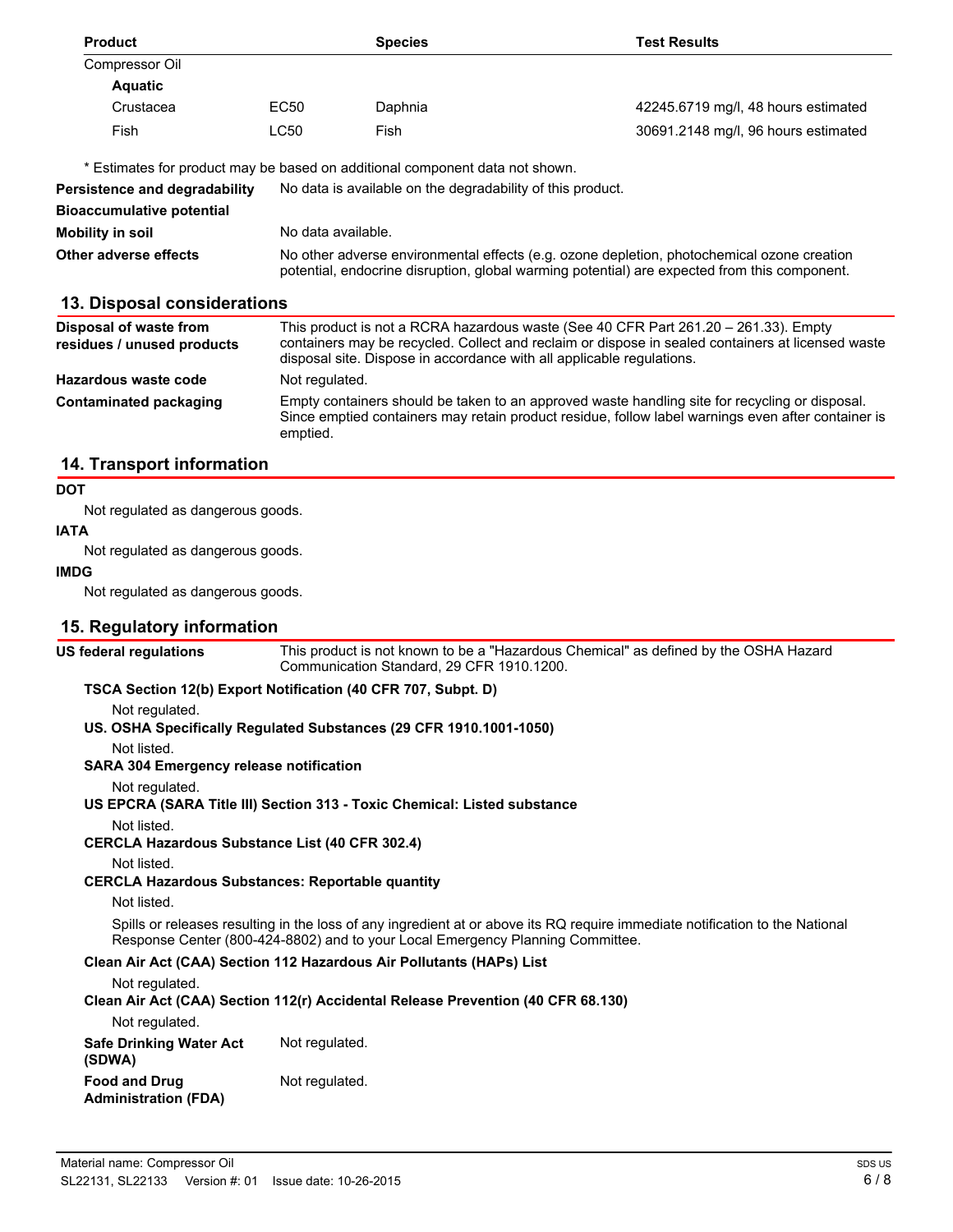### **Superfund Amendments and Reauthorization Act of 1986 (SARA)**

| <b>Section 311/312</b><br><b>Hazard categories</b> | Immediate Hazard - No<br>Delayed Hazard - No<br>Fire Hazard - No<br>Pressure Hazard - No<br>Reactivity Hazard - No |
|----------------------------------------------------|--------------------------------------------------------------------------------------------------------------------|
| <b>SARA 302 Extremely</b><br>hazardous substance   | No                                                                                                                 |

#### **US state regulations**

- **US. California. Candidate Chemicals List. Safer Consumer Products Regulations (Cal. Code Regs, tit. 22, 69502.3, subd.**
- **(a))**

Distillates (petroleum), hydrotreated light naphthenic (CAS 64742-53-6) Distillates (petroleum), solvent-dewaxed heavy paraffinic (CAS 64742-65-0) Distillates (petroleum), solvent-refined heavy naphthenic (CAS 64741-96-4) Kerosene (CAS 8008-20-6)

**US. California Controlled Substances. CA Department of Justice (California Health and Safety Code Section 11100)** Not listed.

### **US. Massachusetts RTK - Substance List**

Distillates (petroleum), hydrotreated light naphthenic (CAS 64742-53-6) Distillates (petroleum), solvent-refined heavy naphthenic (CAS 64741-96-4) Kerosene (CAS 8008-20-6)

#### **US. New Jersey Worker and Community Right-to-Know Act**

Kerosene (CAS 8008-20-6)

# **US. Rhode Island RTK**

None.

#### **US. Pennsylvania Worker and Community Right-to-Know Law**

Phenol (CAS 108-95-2) Kerosene (CAS 8008-20-6)

#### **US. California Proposition 65**

California Safe Drinking Water and Toxic Enforcement Act of 1986 (Proposition 65): This material is not known to contain any chemicals currently listed as carcinogens or reproductive toxins.

#### **Volatile organic compounds (VOC) regulations**

#### **EPA**

| VOC content (40 CFR<br>51.100(s)                                   | Not determined |
|--------------------------------------------------------------------|----------------|
| <b>Consumer products</b><br>Not regulated<br>(40 CFR 59, Subpt. C) |                |
| <b>State</b>                                                       |                |
| <b>Consumer products</b>                                           | Not regulated  |
| VOC content (CA)                                                   | 0 %            |
| <b>VOC content (OTC)</b>                                           | 0 %            |

#### **International Inventories**

| Country(s) or region | Inventory name                                                            | On inventory (yes/no)* |
|----------------------|---------------------------------------------------------------------------|------------------------|
| Australia            | Australian Inventory of Chemical Substances (AICS)                        | Yes                    |
| Canada               | Domestic Substances List (DSL)                                            | Yes                    |
| Canada               | Non-Domestic Substances List (NDSL)                                       | <b>No</b>              |
| China                | Inventory of Existing Chemical Substances in China (IECSC)                | Yes                    |
| Europe               | European Inventory of Existing Commercial Chemical<br>Substances (EINECS) | Yes                    |
| Europe               | European List of Notified Chemical Substances (ELINCS)                    | No                     |
| Japan                | Inventory of Existing and New Chemical Substances (ENCS)                  | No                     |
| Korea                | Existing Chemicals List (ECL)                                             | Yes                    |
| New Zealand          | New Zealand Inventory                                                     | Yes                    |
| Philippines          | Philippine Inventory of Chemicals and Chemical Substances<br>(PICCS)      | Yes                    |